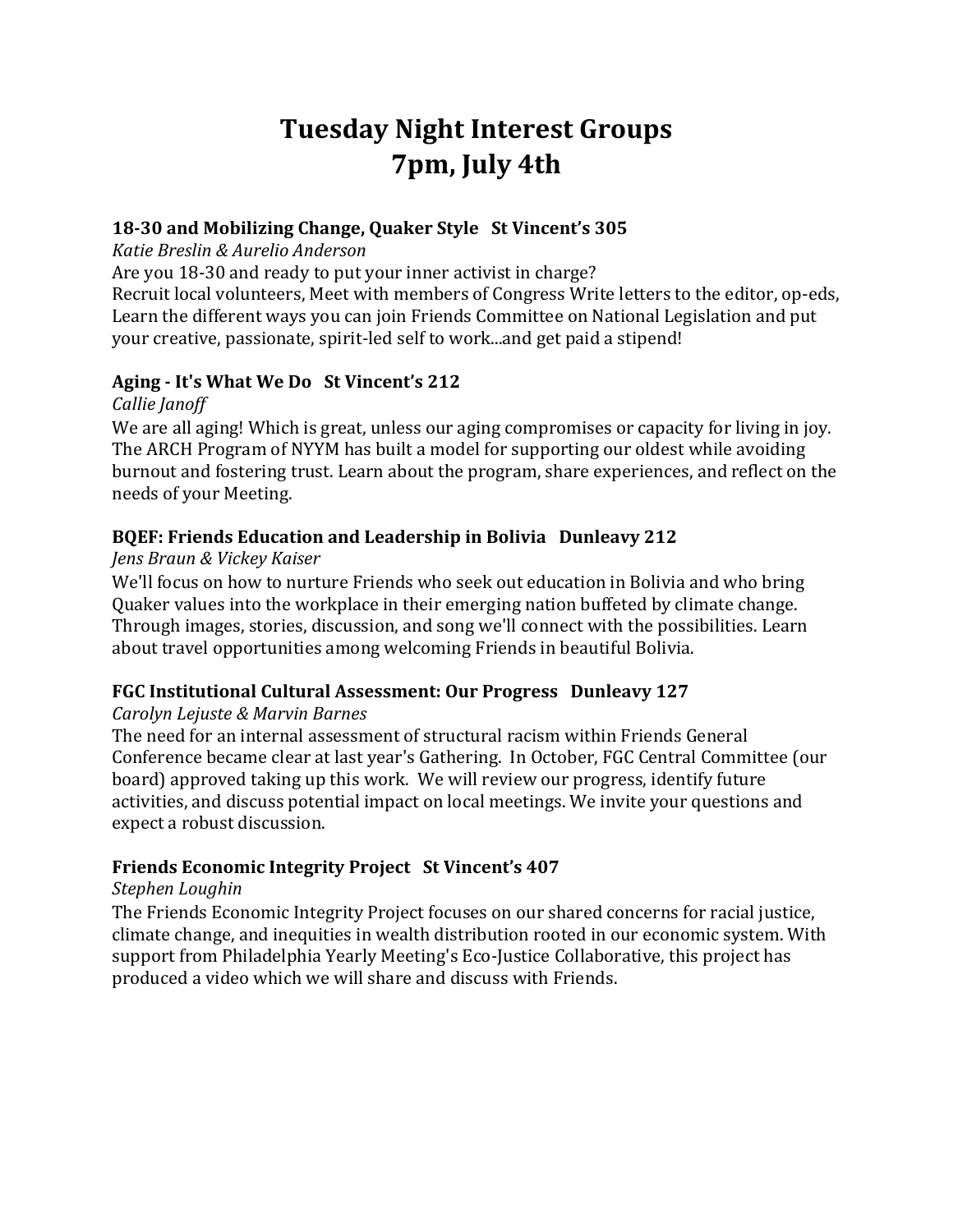# **How Can FGC Support Youth and Young Adult Clerks? St Vincent's 307**

*Elaine Ruscetta & Ellie Greenler*

The Youth Ministries Workgroup of FGC's Committee for Nurturing Ministries hopes to explore how FGC can support Young Friends and Adult Young Friends in clerking roles. FGC, currently organizes a workshop to nurture this vital skill for High School and AYF Gathering clerks, seeks to determine whether there is wider need for this support.

# **How Do We State the Peace Testimony Today? Dunleavy 228**

*Jane Zavitz-Bond & Matthew Legge*

How can people learn to avoid war if they don't have interesting resources to explain how it has been done? Heather Kirk's book Seeking Peace: The Quakers will be a take away resource from this interactive session with Canadian Friends Service Committee and CYM Archivist - The Peace Testimony: a new formulation.

### **How to Find Good Books for First Day School and How to Use Them St Vincent's 215** *Sally Farneth & Anne Collins*

Using picture books and lesson plan models from Sparkling Still, we will help participants learn how to locate good books relevant to Quaker faith and practice. We will show participants how to create plans for sharing the books with children in First Day School. (Presentation, experiential exercises and discussion.)

# **How to Move Ahead in a Turbulent and Polarized Time Academic 127/129**

*George Lakey* 

How can we act effectively for justice and equality even though the U.S. will likely become stormier in the years ahead? George Lakey will share success stories from similar situations before facilitating discussion. We'll explore the role of the Spirit.

# **Nourishing Quaker Leadership: Clarence and Lilly Pickett Endowment for Quaker Leadership St Vincent's 209**

# *Mike Moyer*

Clarence Pickett (1884-1965) served as pastor, professor, and executive secretary of AFSC (1929-1950). This presentation will review eligibility for the Pickett Endowment annual grant, established in honor of Clarence and Lilly Pickett in 1991. The grant serves to nourish Quaker leadership across the spectrum of Quaker faith traditions.

# **Quaker Healer reads from his journals St Vincent's 311**

# *John Calvi*

The facilitator has been reading from his journals at the FGC Gathering for two decades. Participants will hear about healing -especially in times where meanness and cruelty are dominant in public policy.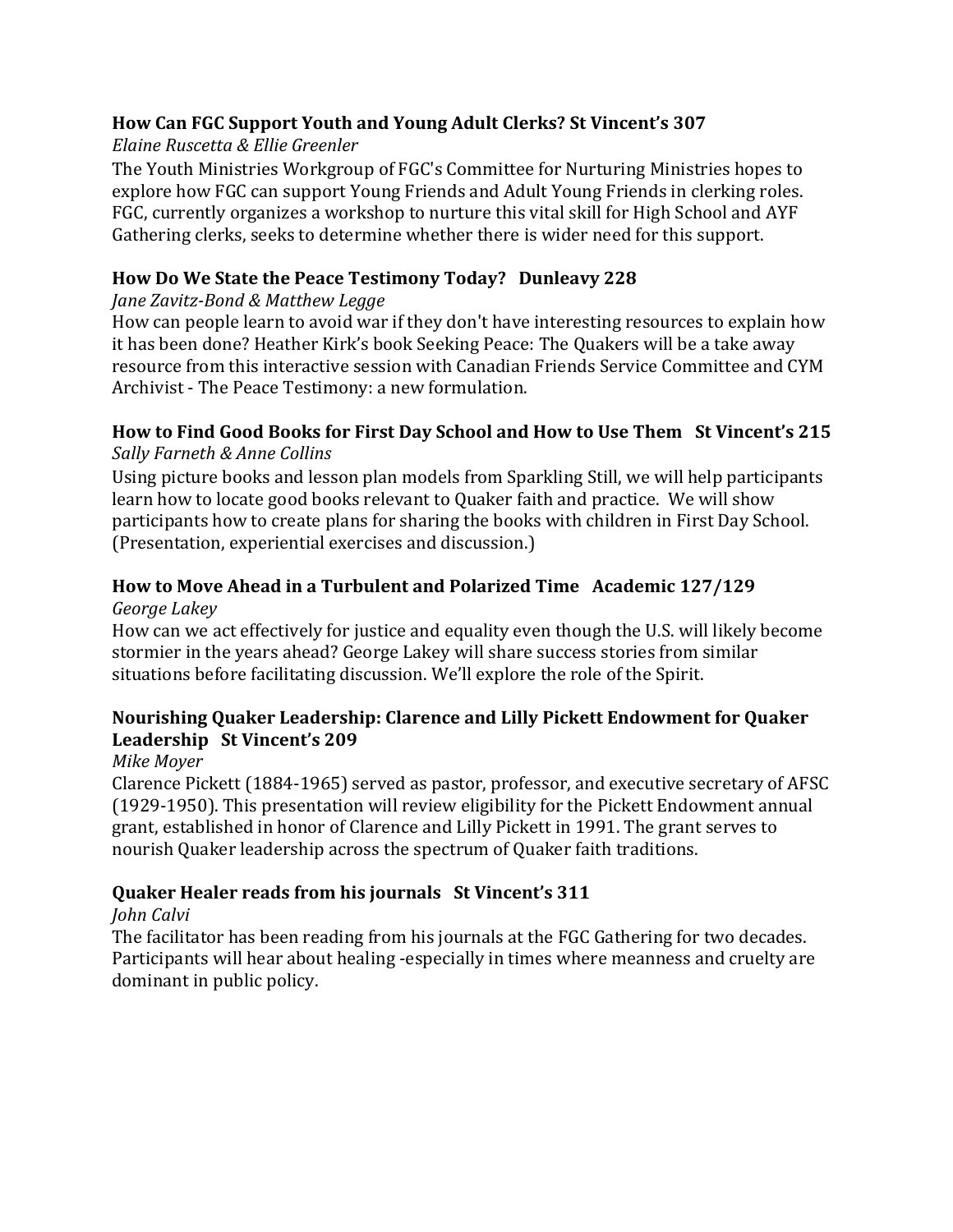# **Quaker Pathways Forward: Rekindling the Fire of Fox St Vincent's 301**

# *Pamela Boyce Simms*

Friends will explore the prospect of deep spiritual renewal to ensure 21st century Quaker relevancy. The convener invites Friends to model evolutionary responses to society's existential challenges. We'll explore how Quaker contemplative informed by scientific understanding of the language and architecture of the mind-brain increases clarity, fostering unified vision.

# **Quaker Social Change Ministry: Reclaim collective justice work St Vincent's 201**

# *Lucy Duncan*

This workshop will introduce Quaker social change ministry and lead participants through a process to consider how to center the voices and experiences of people of color or those most impacted by injustice in our work for just peace. Participants are invited to reconsider how to bring mystics and activists together to work for social justice while practicing the spiritual discipline of accompaniment.

# **Quakers are Advocates! St Vincent's 405/406**

# *Christine Ashley*

Consider starting your own Advocacy Team where Quakers and friends from across the country use their power as constituents to build relationships with their members of Congress. With FCNL, we believe that Congress has immense power to effect positive change. It's our job to make sure they use it.

### **Reduce Climate Change through Food: A Campaign for Any Community St Vincent's 312**

# *Lynn Fitz-Hugh & Jan Wright*

A significant portion of greenhouse gas (GHG) (9 -39%) comes from food production. How does eating local, organic, less meat and wasting less food help slow climate change? Learn how to do a "Food Challenge" in your community similar to ones we've run in Ann Arbor and Seattle.

### **Ripples in the Web: Sharing Worship & Business Meetings Remotely St Vincent's 306**

# *Mike Shell & Gail Rogers*

Experience Quaker worship and discussion online using a real-time video conferencing service (Zoom https://zoom.us/). Participants can watch the Zoom session projected on the screen (or wall) and also use their mobile devices. We will open with worship and worship sharing, followed by discussion about this and other online venues for sharing the spirit online.

# **School of the Spirit St Vincent's 211**

# *Jim Herr & Joann Neuroth*

Spirit moves in our On Being a Spiritual Nurturer class and in our contemplative retreats. The ripples move out to Monthly Meetings as people learn to nurture their own spiritual gifts and become better nurturers to others. Come learn more.